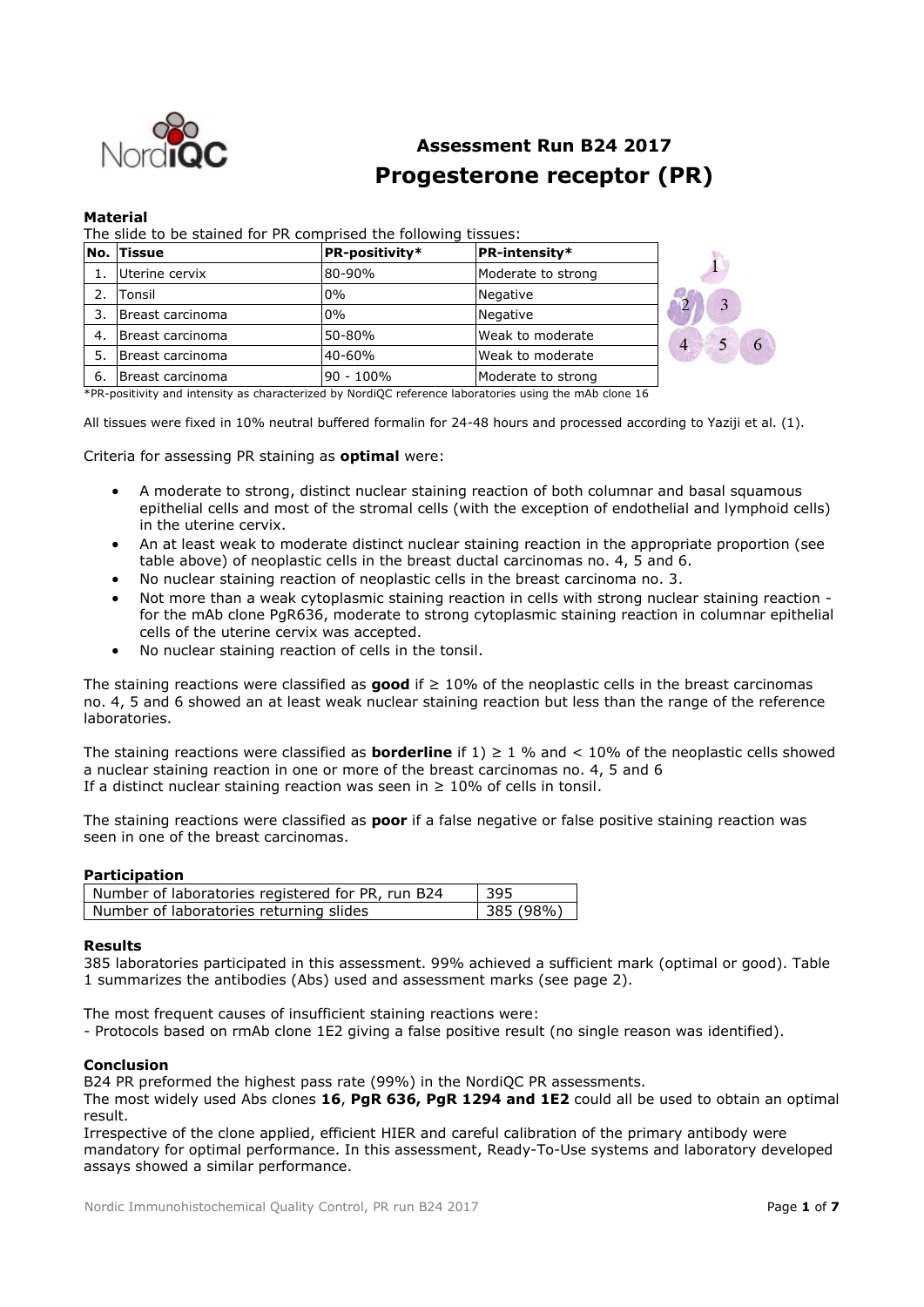Uterine cervix is an appropriate positive tissue control - almost all columnar epithelial cells, basal squamous epithelial cells and most of the stromal cells must show a strong and distinct nuclear staining reaction with only a minimal cytoplasmic staining.

Tonsil is an appropriate negative tissue control – no nuclear staining reaction should be seen. In concordance with the observations seen in previous PR assessments, it is highly advisable to include both PR negative and PR positive breast tumours and well characterized PR negative tissues as tonsil in the validation/verification process of the PR assay and meticulously monitor the PR expression results and metrics produced in the laboratory.

| Concentrated antibodies                 | n.             | Vendor                                                      | Optimal        | Good           | <b>Borderline</b> | Poor           | Suff. <sup>1</sup>       | Suff.<br>OPS <sup>2</sup> |
|-----------------------------------------|----------------|-------------------------------------------------------------|----------------|----------------|-------------------|----------------|--------------------------|---------------------------|
| mAb clone $16$                          | 35<br>2        | Leica/Novocastra<br><b>Biocare</b>                          | 28             | 9              | $\Omega$          | $\Omega$       | 100%                     | 100%                      |
| mAb clone cocktail 16 +<br><b>SAN27</b> | 2              | Leica/Novocastra                                            | $\mathbf{1}$   | $\mathbf{1}$   | $\Omega$          | $\Omega$       |                          |                           |
| mAb clone 1A6                           | 2              | Leica/Novocastra                                            | 2              | $\mathbf 0$    | $\Omega$          | $\Omega$       | $\overline{a}$           |                           |
| mAb clone PgR 636                       | 41             | Dako Agilent                                                | 29             | 12             | $\Omega$          | $\Omega$       | 100%                     | 100%                      |
| mAb clone PgR 1294                      | 16             | Dako Agilent                                                | 14             | 2              | $\Omega$          | $\Omega$       | 100%                     | 100%                      |
| rmAb clone SP2                          | 1<br>1<br>1    | Thermo Scientific<br><b>BioSystems</b><br>Spring Biosystems | $\overline{2}$ | $\mathbf{1}$   | 0                 | $\Omega$       | $\blacksquare$           |                           |
| rmAb clone SP42                         | 1<br>1         | Zytomed<br>Cell Marque                                      | $\mathbf{1}$   | $\mathbf{1}$   | 0                 | $\Omega$       | $\overline{a}$           |                           |
| rmAb clone Y85                          | $\mathbf{1}$   | Cell Marque                                                 | $\mathbf{1}$   | $\Omega$       | $\Omega$          | $\Omega$       | $\overline{a}$           |                           |
| Ready-To-Use<br>antibodies              |                |                                                             |                |                |                   |                |                          |                           |
| mAb clone 16<br><b>PA0312</b>           | 17             | Leica/Novocastra                                            | 13             | $\overline{4}$ | $\Omega$          | $\Omega$       | 100%                     | 100%                      |
| mAb clone 16<br>MAD-000670QD            | 1              | Master Diagnostica                                          | $\mathbf{1}$   | 0              | $\Omega$          | $\Omega$       |                          |                           |
| mAb clone 16<br><b>CPM-0360</b>         | $\mathbf{1}$   | Celnovte                                                    | $\mathbf{1}$   | 0              | 0                 | $\Omega$       | $\overline{a}$           | $\overline{a}$            |
| mAb PgR 636<br><b>IR/IS068</b>          | 43             | Dako Agilent                                                | 34             | 9              | $\Omega$          | $\Omega$       | 100%                     | 100%                      |
| mAb PgR 1294<br><b>GA090</b>            | 21             | Dako Agilent                                                | 17             | $\overline{4}$ | $\Omega$          | $\Omega$       | 100%                     | 100%                      |
| mAb clone PgR 1294<br>K4071/SK310       | $\overline{2}$ | Dako Agilent                                                | 2              | $\Omega$       | $\Omega$          | $\Omega$       |                          | ÷                         |
| rmAb clone 1E2<br>790-2223/4296         |                | 193 Ventana                                                 | 146            | 44             | 3                 | $\Omega$       | 98%                      | 98%                       |
| rmAb clone SP2<br>Kit-0013              | 1              | Maixin                                                      | $\mathbf{1}$   | $\Omega$       | 0                 | $\Omega$       | $\overline{a}$           |                           |
| rmAb clone EP2<br><b>AN711-5M</b>       | 1              | <b>BioGenex</b>                                             | $\mathbf{1}$   | $\Omega$       | $\Omega$          | $\Omega$       | $\overline{\phantom{a}}$ |                           |
| $rmAb$ SP42<br><b>BRB038</b>            | 1              | Zytomed                                                     | 1              | 0              | 0                 | $\Omega$       | $\qquad \qquad -$        | $\overline{\phantom{a}}$  |
| Total                                   | 385            |                                                             | 295            | 87             | 3                 | $\Omega$       |                          |                           |
| Proportion                              |                |                                                             | 77%            | 22%            | $1\%$             | $\overline{a}$ | 99%                      |                           |

Table 1. **Antibodies and assessment marks for PR, run B24**

1) Proportion of sufficient stains (optimal or good).

2) Proportion of sufficient stains with optimal protocol settings only, see below.

# **Detailed analysis of PR, run B24**

The following protocol parameters were central to obtain optimal staining:

#### **Concentrated antibodies**

mAb clone **16**: Protocols with optimal results were based on heat induced epitope retrieval (HIER) using Target Retrieval Solution (TRS) pH 9 (3-in-1) (Dako) (4/4)\*, TRS pH 6.1 (Dako) (1/1), Cell Conditioning 1 (CC1, Ventana) (4/10), Bond Epitope Retrieval Solution 2 (BERS2, Leica) (10/12), Bond Epitope Retrieval Solution 1 (BERS1, Leica) (6/6), Tris-EDTA pH 9 (TE) (1/1) or Citrate pH 6 (2/2) as retrieval buffer. The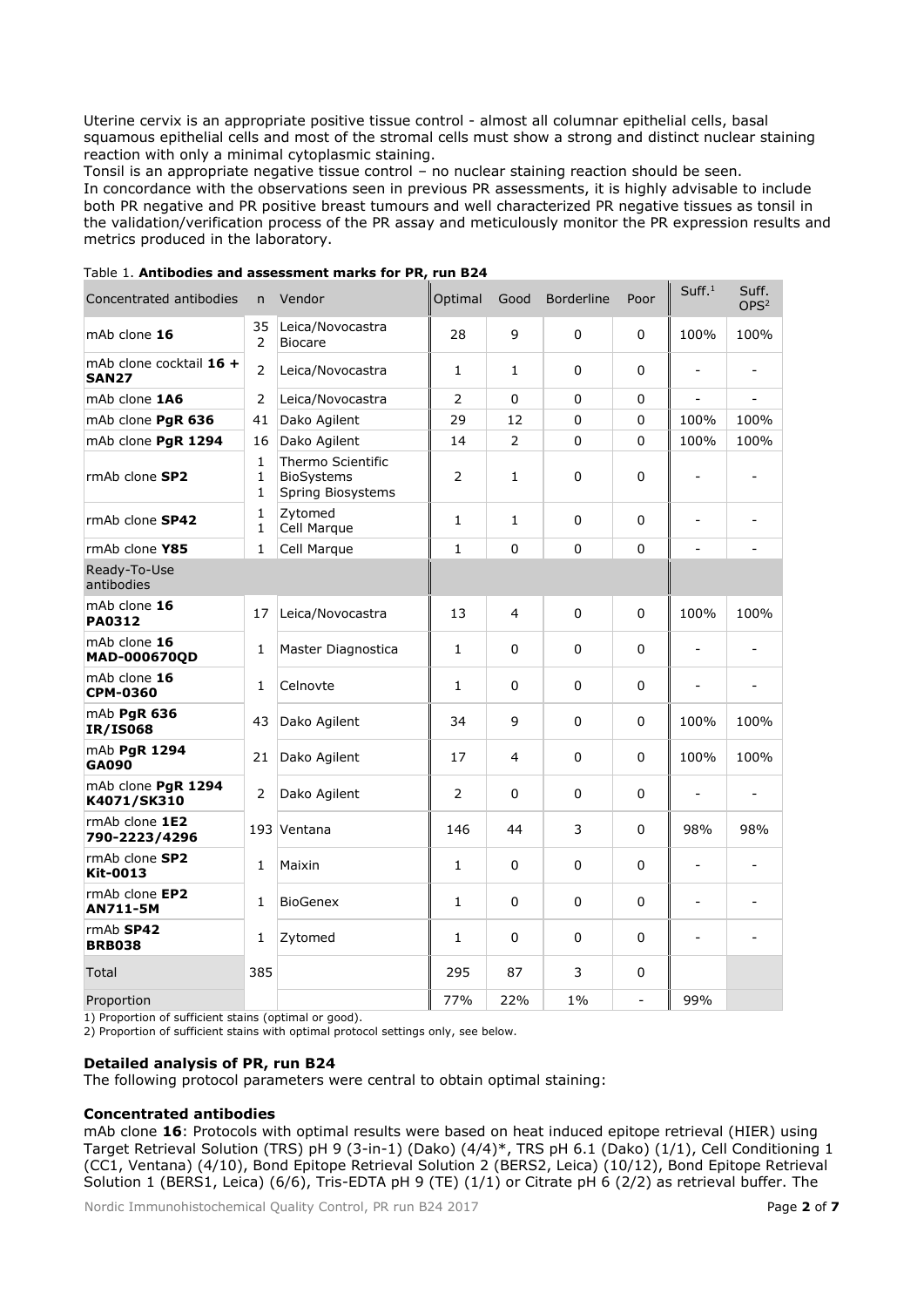mAb was typically diluted in the range of 1:50-1:800, depending on the total sensitivity of the protocol employed.

Using these protocol settings 33/33 (100%) laboratories produced a sufficient staining result (optimal or good).

 $\frac{1}{2}$  (number of optimal results/number of laboratories using this HIER buffer)

mAb clone **1A6**: Protocols with optimal results were based on HIER using CC1, Ventana (1/1) or BERS1 (Leica) (1/1) as retrieval buffer. The mAb was diluted 1:50/100. Using these protocol settings, 2/2 (100%) laboratories produced a sufficient staining result.

mAb clone **PgR 636**: Protocols with optimal results were based on HIER using TRS pH 9 (Dako) (16/18), TRS pH 6.1 (Dako) (3/4), BERS2 (Leica) (4/6), BERS1 (Leica) (1/2), Tris-EDTA/EGTA pH 9 (2/3), or Citrate pH 6 (1/4) as retrieval buffer. The mAb was typically diluted in the range of 1:50-1:700, depending on the total sensitivity of the protocol employed.

Using these protocol settings, 39/39 (100%) laboratories produced a sufficient staining result.

mAb clone PaR 1294: Protocols with optimal results were based on HIER using TRS high pH (Dako) (6/7), CC1 (Ventana) (5/6) or TRS low pH 6 (Dako) (1/1) as retrieval buffer. The mAb was typically diluted in the range of 1:50-1:220, depending on the total sensitivity of the protocol employed. Using these protocol settings, 16/16 (100%) laboratories produced a sufficient staining result.

rmAb clone **SP2**: Protocols with optimal results were based on HIER using Tris-EDTA/EGTA pH 9 (1/2) or DBS Montage EDTA Epitope Retrieval Solution (Diagnostic BioSystems) (1/1) as retrieval buffer. The rmAb was diluted in the range of 1:100-1:600.Using these protocol settings, 3 of 3 (100%) laboratories produced a sufficient staining result.

rmAb clone **SP42**: One protocol with an optimal result was based on HIER using TRS high pH (Dako) as retrieval buffer. The rmAb was diluted 1:200 using a 2-step polymer based detection system.

| Concentrated                 | <b>Dako Agilent</b>                |                   | <b>Ventana</b>              |                          | Leica          |              |  |
|------------------------------|------------------------------------|-------------------|-----------------------------|--------------------------|----------------|--------------|--|
| antibodies                   | <b>Autostainer</b><br><b>Omnis</b> |                   | <b>BenchMark XT / Ultra</b> |                          | Bond III / Max |              |  |
|                              | <b>TRS pH 9.0</b>                  | <b>TRS pH 6.1</b> | $CC1$ pH $8.5$              | $CC2$ pH $6.0$           | BERS2 pH 9.0   | BERS1 pH 6.0 |  |
| mAb clone<br>16              | 4/4                                | 1/1               | $4/10(40\%)$                | $\overline{\phantom{0}}$ | 10/12 (83%)    | $6/6$ (100%) |  |
| rmAb clone<br>1A6            |                                    | ۰                 | 1/1                         | $\overline{\phantom{a}}$ |                | 1/1          |  |
| rmAb clone<br><b>PgR 636</b> | 16/18 (89%)                        | 3/4               |                             | $\overline{\phantom{a}}$ | 4/6(67%)       | 1/2          |  |
| mAb clone<br><b>PgR1294</b>  | 6/7(86%)                           | 1/1               | 5/6(83%)                    | $\overline{\phantom{a}}$ |                | -            |  |

Table 2. **Optimal results for PR using concentrated antibodies on the 3 main IHC systems\***

\* Antibody concentration applied as listed above, HIER buffers and detection kits used as provided by the vendors of the respective platforms.

.<br>\*\* (number of optimal results/number of laboratories using this buffer)

#### **Ready-To-Use antibodies and corresponding systems**

mAb clone **16**, product no. **PA0312**, Leica, Bond Max, Bond III: Protocols with an optimal result were typically based on HIER using Bond Epitope Retrieval Solution 1 (BERS1, Leica) or Bond Epitope Retrieval Solution 2 (BERS2, Leica) (efficient heating time 10-30 min. at 100°C), 15-60 min. incubation of the primary Ab and Bond Polymer Refine Detection (DS9800) as detection system. Using these protocol settings 15 of 15 (100%) laboratories produced a sufficient staining result (optimal or good).

mAb clone **PgR 636**, product no. **IS068/IR068**, Dako, Autostainer+/Autostainer Link:

Protocols with optimal results were typically based on HIER in PT-Link using Target Retrieval Solution (TRS) pH 9 (3-in-1) (efficient heating time 10-30 min. at 95-99°C), 15-30 min. incubation of the primary Ab and EnVision FLEX/FLEX+ (K8000/K8002) as detection systems. Using these protocol settings, 34/34 (100%) laboratories produced a sufficient staining result.

*7 laboratories used product no. ISO068/IR068 on Omnis (Dako), BenchMark XT (Ventana), Bond III (Leica) or used for manually staining and data was not used in the description above.*

mAb clone **PgR 1294** product no. **GA090**, Dako, Omnis: Protocols with optimal results were based on HIER using TRS pH9 (Dako) (efficient heating time 30 min.), 10-25 min. incubation of the primary Ab and EnVision Flex (GV800) as detection system. Using these protocol settings, 21/21 (100%) laboratories produced a sufficient staining result.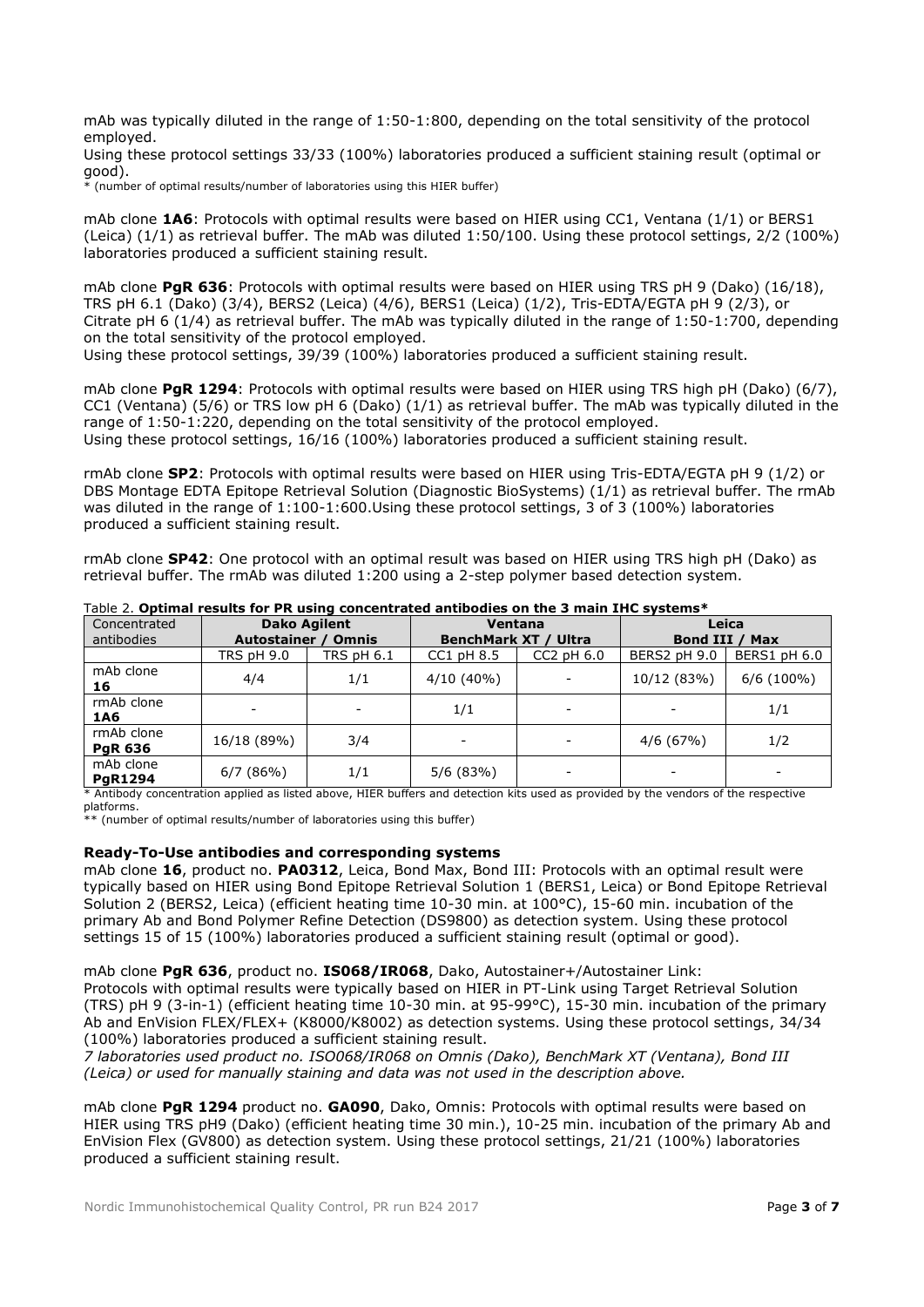mAb clone **PgR 1294** product no. **SK3109** Dako: Protocols with optimal results were based on HIER in PT-link in ER/PR pharmDx Epitope Retrieval Solution, 30 min. incubation of the primary Ab and ER/PR pharmDX Visualization Reagent as detection system. Using these protocol settings, 2/2 laboratories produced a sufficient staining result.

# rmAb clone **1E2** product no. **790-2223/4296,** Ventana, BenchMark GX, XT/Ultra:

Protocols with optimal result were typically based on HIER using Cell Conditioning 1 (CC1, Ventana) (efficient heating time 8-64 min.), 8-64 min. incubation of the primary Ab and IView (760-091), UltraView (760-500) or OptiView (760-700) as detection system. Using these protocol settings, 190/193 (98%) laboratories produced a sufficient staining result.

# rmAb clone **SP2**, product no. **Kit-0013,** Maixin, manual staining:

One protocol with an optimal result was based on HIER using Citrate buffer pH 6 (efficient heating time 20 min. at 100°C), 60 min. incubation of the primary Ab. and KIT-5230 (Maixin) as detection system.

# rmAb clone **SP42**, product no. **BRB038,** Zytomed, manual staining:

One protocol with an optimal result was based on HIER using Tris-EDTA/EGTA pH 9 (efficient heating time 8 min. at 110°C), 45 min. incubation of the primary Ab. and POLHRP100 (Zytomed) as detection system.

# Table 3. **Comparison of pass rates for vendor recommended and laboratory modified RTU protocols**

| RTU systems                                                                  | <b>Vendor recommended</b><br>protocol settings* |             | Laboratory modified<br>protocol settings** |               |  |
|------------------------------------------------------------------------------|-------------------------------------------------|-------------|--------------------------------------------|---------------|--|
|                                                                              | Sufficient                                      | Optimal     | Sufficient                                 | Optimal       |  |
| Leica BOND MAX/ BOND III                                                     |                                                 |             |                                            |               |  |
| mAb 16                                                                       | 4/4                                             | 4/4         | 13/13 (100%)                               | 9/13(69%)     |  |
| <b>PA0312</b>                                                                |                                                 |             |                                            |               |  |
| Dako Autotstainer+/ Autostainer<br>Link<br>mAb PgR 636<br><b>IS068/IR068</b> | 12/12 (100%)                                    | 10/12 (83%) | 22/22 (100%)                               | 20/22 (91%)   |  |
| Dako Omnis<br>mAb PgR 1294<br><b>GA090</b>                                   | 17/17 (100%)                                    | 13/17 (76%) | 4/4                                        | 4/4           |  |
| Ventana BenchMark GX/XT/Ultra<br>$rmAb$ 1E2<br>790-2223/790-4296             | 52/54 (96%)                                     | 42/54 (78%) | 138/139 (99%)                              | 104/139 (75%) |  |

\* Protocol settings recommended by vendor – Retrieval method and duration, Ab incubation times, detection kit, IHC stainer/equipment. \*\* Significant modifications: retrieval method, retrieval duration and Ab incubation time altered >25%, detection kit Only protocols performed on the specified vendor IHC stainer are included.

#### **Comments**

In this NordiQC assessment B24 for PR a high overall pass rate of 99% was observed being the highest in the NordiQC PR assessments performed. The features of insufficient staining results (n=3) were a false positive staining reaction or a poor signal-to-noise ratio.

Using a laboratory developed (LD) assay, the three most widely used antibodies, mAb clones 16, PgR 636 and PgR 1294 were all very successful and provided only sufficient and optimal results on the main IHC systems (Dako, Leica and Ventana). Both HIER in alkaline and non-alkaline buffers could be used to obtain a sufficient and optimal result (see Table 2). The main prerequisite for optimal performance seemed to be a careful calibration of the primary Ab and thus adjustment of the titre to the overall level of sensitivity of the IHC system.

The corresponding Ready-To-Use (RTU) systems for mAb clones 16 (Leica), PgR 636 (Dako) and PgR 1294 (Dako) all provided a pass rate of 100% similar to the LD assays based on the same clones – see Table 1. Optimal results could be obtained both by the official recommended protocols provided by the companies but also by laboratory defined modifications of the protocol e.g. adjustment of incubation time of the primary Ab and/or reduced HIER time (see Table 3).

An aberrant and false positive staining reaction was seen in 2 of the insufficient results and was characterized by a distinct nuclear staining reaction of germinal centre B-cells in the tonsil. The false positive staining reaction was only seen for the RTU format of rmAb clone 1E2 (Ventana). As seen in Table 1, the Ventana RTU system provided a result typically evaluated as either optimal or good.

Optimal results could be obtained both by the vendor recommended protocol settings (16 min. incubation of the primary Ab, HIER in CC1 for 64 min. and UltraView or iView as detection kit) and by laboratory modified protocols adjusting incubation time of the primary Ab, HIER time and detection system as shown in Table 3. However, despite the encouraging results, modified protocols must be meticulously validated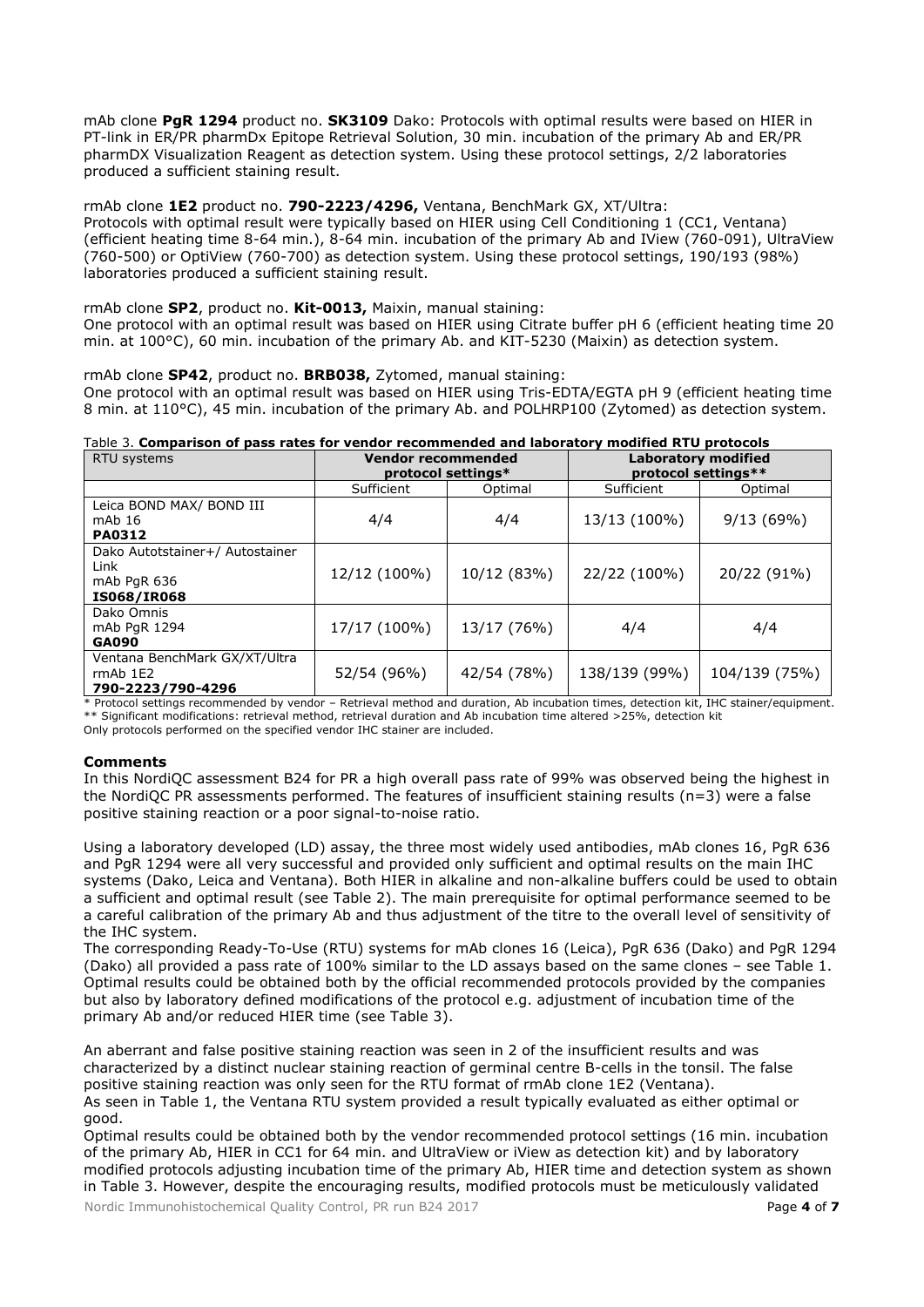by the end-user. In B20 PR a large number of laboratory modified protocols resulted in an aberrant and false positive staining reaction characterized by a distinct nuclear staining reaction of germinal centre Bcells in the tonsil. The false positive staining reaction was only seen for the RTU format of rmAb clone 1E2 (Ventana) and rmAb clone SP2.

In total only 54 laboratories used the Ventana RTU system based on the rmAb clone 1E2 according to the official recommendations. 96% (n=52) were evaluated as sufficient and 4% insufficient.

#### **Performance history**

This was the tenth NordiQC assessment of PR. A significant higher proportion of sufficient results was seen in B24 compared to the previous runs, as shown in Graph 1:



## Graph. **Pass rate in the NordiQC assessments for PR**

#### **Controls**

As observed in the previous NordiQC assessments of PR, uterine cervix is an appropriate positive tissue control for evaluation of the sensitivity of PR staining: With an optimal protocol almost all columnar epithelial cells, the majority of basal squamous epithelial cells and most of the stromal cells must show a strong and distinct nuclear staining with only a minimal cytoplasmic reaction. No staining must be seen in endothelial cells and lymphocytes. However, it must be taken into consideration that the PR expression level is reduced in the uterine cervix of post-menopausal women and thus especially demonstration of PR in squamous epithelial cells can be compromised.

Tonsil is recommendable as negative tissue control, in which no nuclear staining should be seen.

1. Yaziji H, Taylor CR, Goldstein NS, Dabbs DJ, Hammond EH, Hewlett B, Floyd AD, Barry TS, Martin AW, Badve S, Baehner F, Cartun RW, Eisen RN, Swanson PE, Hewitt SM, Vyberg M, Hicks DG; Members of the Standardization Ad-Hoc Consensus Committee. Consensus recommendations on estrogen receptor testing in breast cancer by immunohistochemistry. Appl Immunohistochem Mol Morphol. 2008 Dec;16(6):513-20. PubMed PMID: 18931614.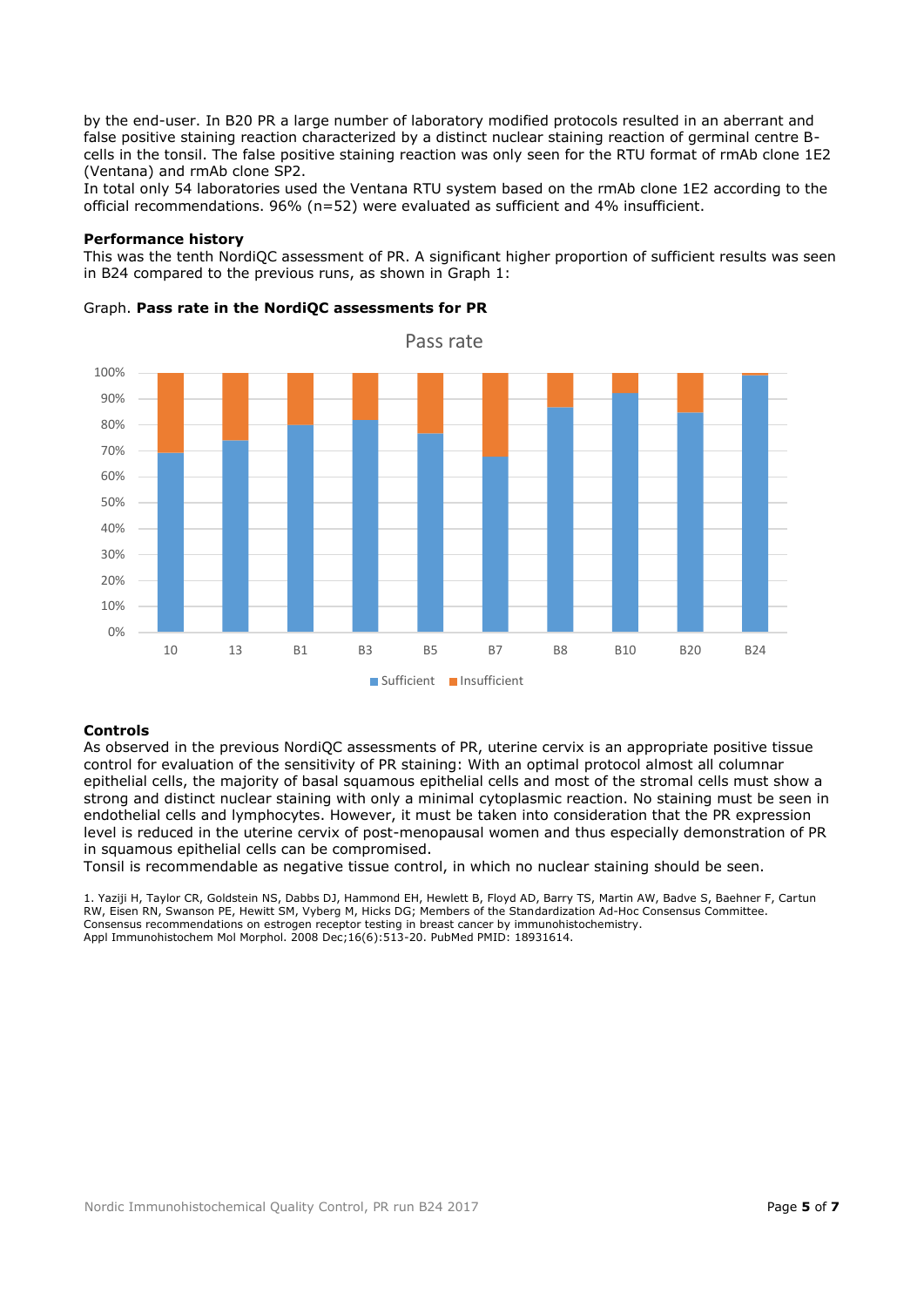

# Fig. 1a

Optimal staining for PR of cervix using the mAb PgR 636 as Ready-To-Use format, Dako IR068.

The vast majority of basal squamous epithelial cells show a weak to moderate nuclear staining reaction, whereas the majority of columnar epithelial cells and stromal cells show a moderate to strong nuclear staining reaction.



#### Fig. 2a

Optimal staining for PR of tonsil using same protocol as in Fig. 1a.

No nuclear staining reaction is seen.

This staining pattern was consistently seen for protocols based on mAb clones 1A6, 16, PgR 636 and PgR 1294 irrespective of protocol settings applied.



Fig. 1b

Insufficient staining for PR of cervix using rmAb 1E2 as Ready-To-Use format, Ventana 790-4296, with vendor protocol settings – same field as in Fig. 1a. A weak to moderate cytoplasmic staining reaction compromising the interpretation.





Insufficient staining for PR of tonsil using rmAb 1E2 as Ready-To-Use format, Ventana 790-4296, with laboratory modified protocol settings.

The majority of germinal cells show a weak and aberrant false positive nuclear staining reaction.

This aberrant staining reaction was only seen for rmAb clone 1E2 (RTU, Ventana).

For rmAb clone 1E2 prolonged antibody incubation time in combination with a reduced HIER time compared to the recommendations provided by Ventana seemed to enhance the aberrant staining pattern. In case of aberrant positive nuclear staining reaction in tonsil and otherwise an expected staining pattern in the other tissues was seen, the result was evaluated as borderline.